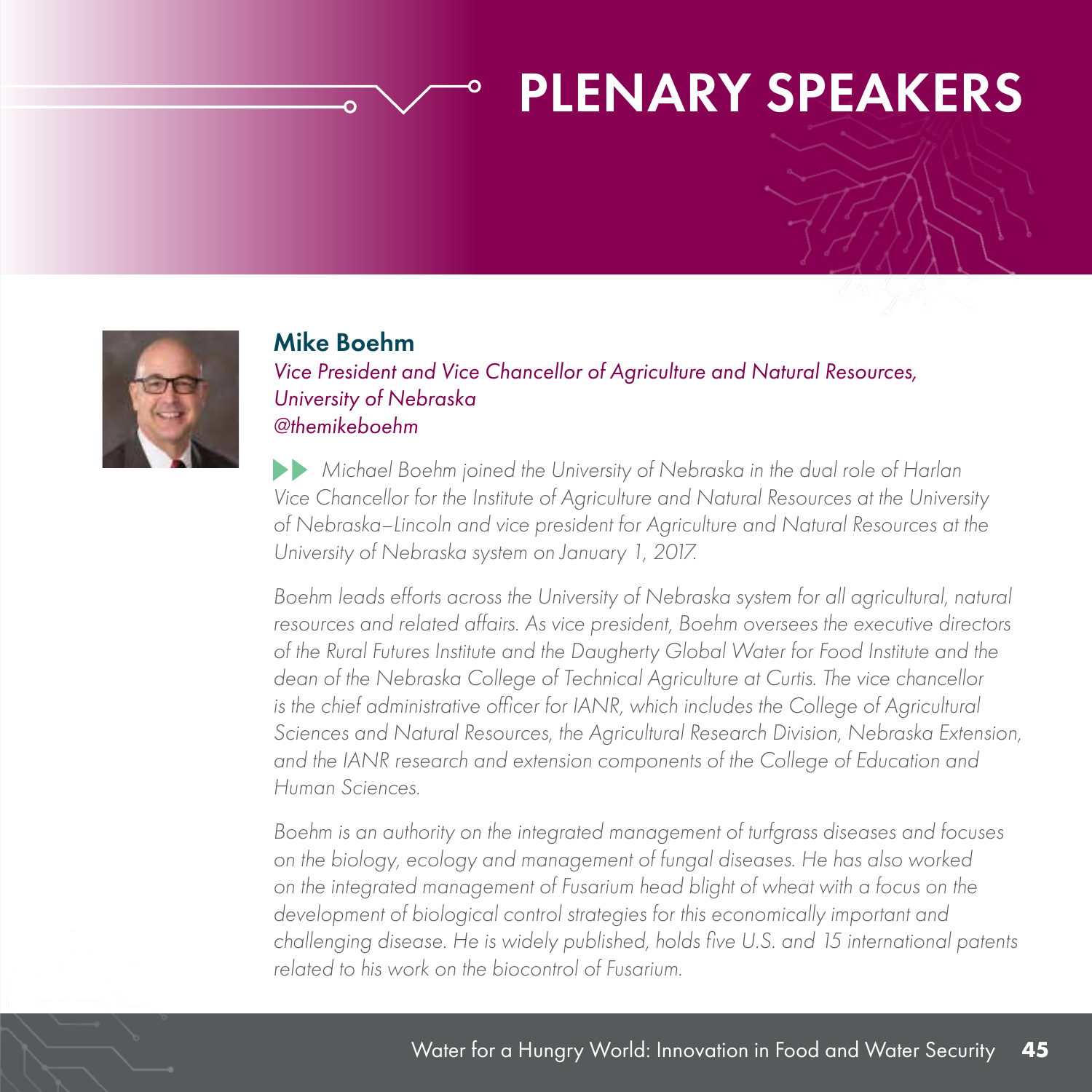

Mark Edge *Director of Collaborations for Developing Countries, Bayer @Bayer*

 *Mark Edge leads Bayer's collaborations with public-private partnership projects to improve food security and rural livelihood among smallholder maize producers*  in Sub-Saharan Africa. The WEMA (Water Efficient Maize for Africa) project is the *signature project he leads. The WEMA project develops new drought-tolerant and insect pest-protected maize hybrids and provides the technology royalty-free. It helps build technical capacity in Africa to use conventional and molecular breeding as well as biotechnology.*

*Edge grew up on a corn, soybean and livestock farm in Iowa. His background includes experience in biotech research; many aspects of managing seed business development as well as the grain export business. He has a B.S. from Iowa State University, a M.S. in Genetics from the University of California at Davis, and an MBA from Drake University.*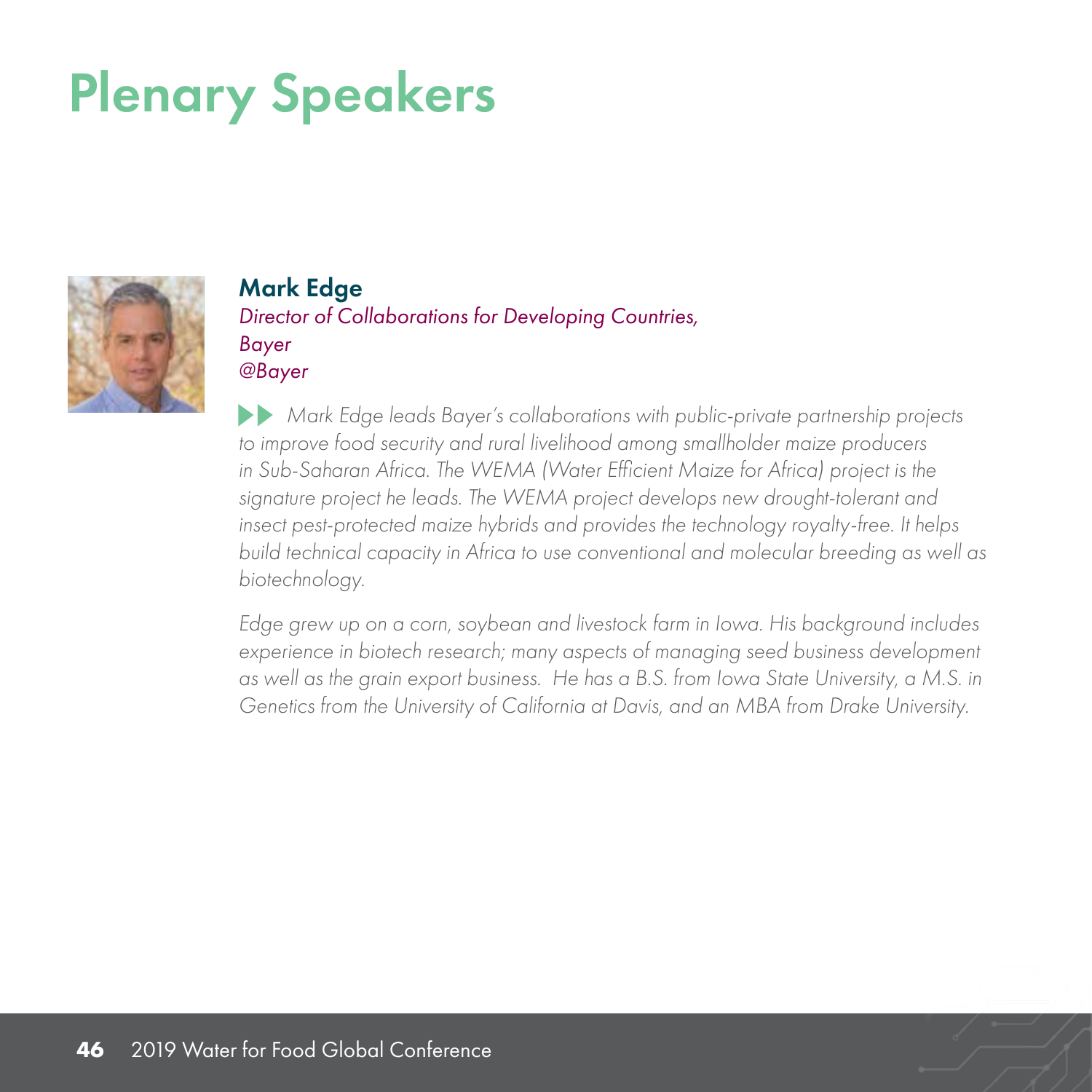

#### Jeff Fortenberry

*Congressman, R-NE District 1 @JeffFortenberry*

 *Jeff Fortenberry represents Nebraska's First Congressional District in the United States House of Representatives. He is a member of the House Appropriations Committee, which is responsible for the expenditures of the United States government. He serves as the Ranking Member on the House Agriculture Subcommittee and is a member of the State and Foreign Operations Subcommittee. In Congress, Jeff serves as co-chair of the Nuclear Security Working Group, co-chair of the International Conservation Caucus, and co-chair of the Congressional Study Group on Europe.*

*Prior to serving in Congress, Jeff worked as a publishing industry executive in Lincoln, where he also served on the Lincoln City Council from 1997-2001. Jeff also has significant personal experience in small business, public policy analysis, and economic development. Jeff earned a bachelor's degree in economics and two master's degrees, one in public policy. He and his wife Celeste live in Lincoln and have five daughters. His work in Congress is rooted in the belief that the strength of our nation depends on the strength of our families and communities.*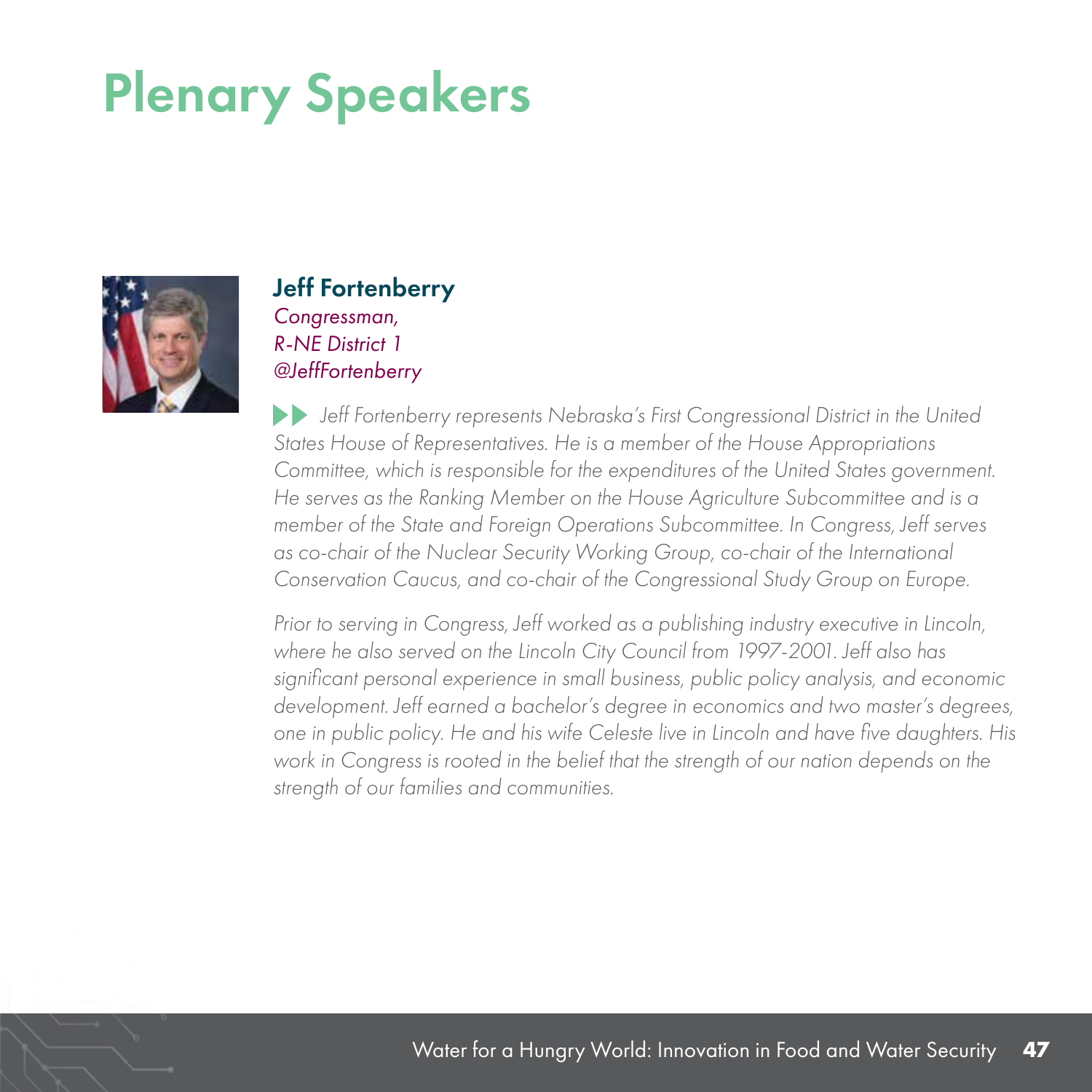

#### Leonardo Góes Silva *Secretary of Water Infrastructure and Sanitation State of Bahia, Brazil*

 *Leonardo Góes has BS in Agronomy and a MS degree in Agricultural Sciences from the Federal University of Bahia (UFBA), Brazil. He is a native of Salvador and served in the Federal Institute of Colonization and Agrarian Reform (INCRA) in Sergipe and Brasília. He joined INCRA in April 2006, becoming a Federal Agrarian Expert, and was a technical assistant, head of the Division of Land Acquisition, Program Director and Regional Superintendent for the Institute in the State of Sergipe between 2012 and 2015. In May 2016, he became the national president of INCRA serving until December of 2018. He is now the Secretary of Water Infrastructure and Sanitation, for the State of Bahia.*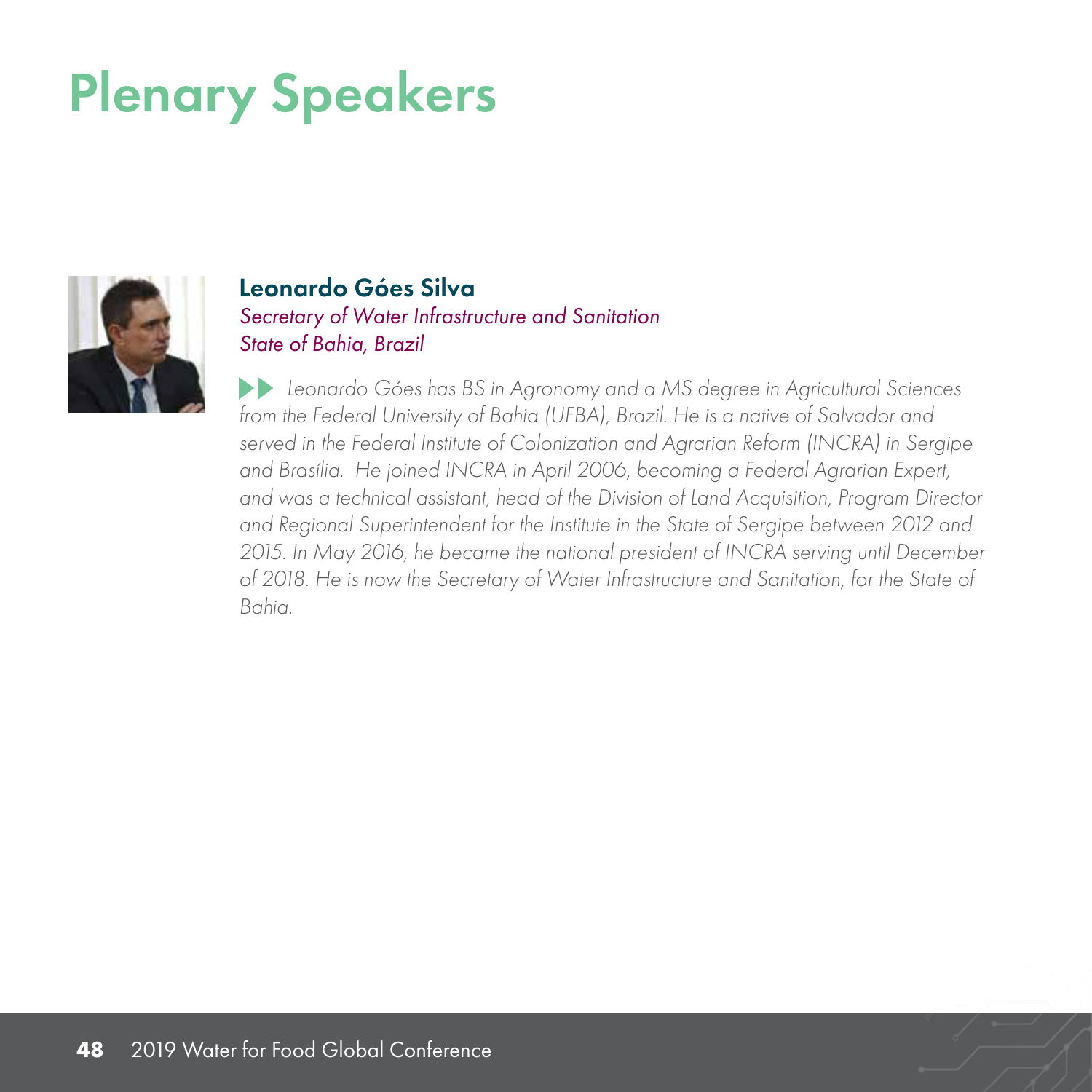

#### Ronnie Green

*Chancellor, University of Nebraska–Lincoln @RonnieDGreen*

*Ronnie D. Green became the University of Nebraska–Lincoln's 20th chancellor on May 8, 2016.*

*Prior to being named chancellor, Green served for six years as the Harlan Vice Chancellor of the Institute of Agriculture and Natural Resources. In this role, he also jointly served as the Vice President for Agriculture and Natural Resources of the University of Nebraska system. In 2015-16, Green also was UNL's Senior Vice Chancellor for Academic Affairs, the institution's chief academic officer and responsible authority in the absence of the chancellor.*

*Green received bachelor's and master's degrees in animal science from Virginia Tech and Colorado State University, respectively. His doctoral program was completed jointly at the University of Nebraska and the USDA-ARS U.S. Meat Animal Research Center in animal breeding and genetics in 1988.*

*Green has served on the animal science faculties of Texas Tech University and Colorado State University, and as the national program leader for animal production research for the USDA's Agricultural Research Service and executive secretary of the White House's interagency working group on animal genomics within the National Science and Technology Council. Prior to returning to NU, Green served as senior global director of technical services for Pfizer Animal Health's animal genomics business.*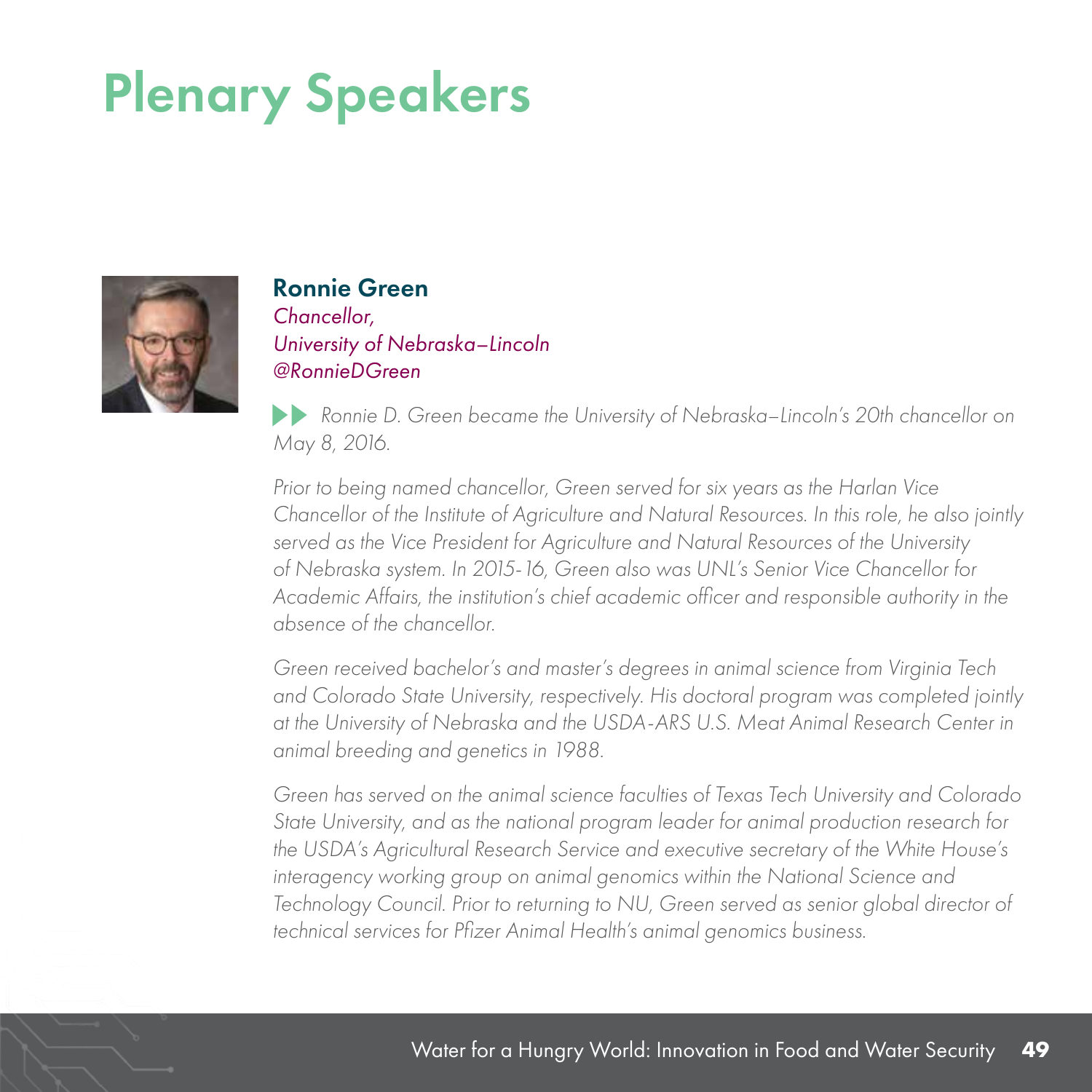

Deborah Hamlin *Chief Executive Officer, Irrigation Association @IrrigationAssoc*

 *Deborah Hamlin is chief executive officer of the Irrigation Association and executive director of the Irrigation Foundation. She has over 30 years of experience in working with professional and trade organizations.* 

*Deborah has been instrumental in shifting the IA's mission to "promoting efficient irrigation." Under her guidance, the association focuses on education and advocacy – ensuring competent professionals are designing, installing and maintaining irrigation systems and sharing the economic and environmental benefits of both agricultural and residential/commercial irrigation. Concurrently, the non-profit Foundation addresses workforce issues by "promoting careers in irrigation."*

*Prior to IA, Deborah served as executive director of the International Association of Plastics Distributors for 10 years.* 

*Deborah graduated from the New York State College at Oneonta and received her MBA from Rockhurst College in Kansas City. Deborah is a certified association executive through the American Society of Association Executives and was named an ASAE fellow in 2000. Deborah currently serves on the boards of the National Association of Manufacturers' Council of Manufacturing Associations and the National Association of Wholesalers.*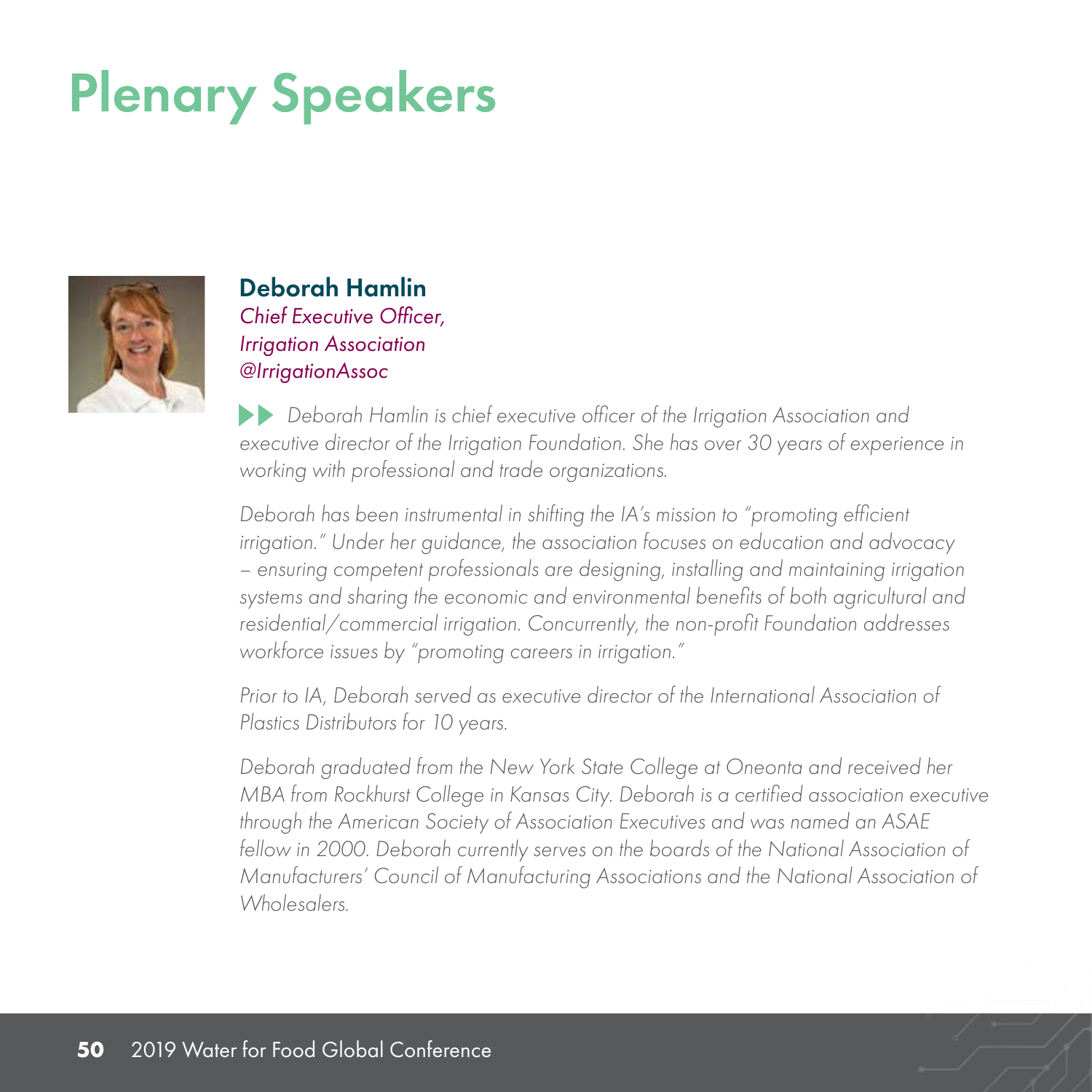

#### Canisius Kanangire

*Executive Secretary, African Ministers' Council on Water*

 *Canisius Kanangire is the Executive Secretary of the African Ministers' Council on Water (AMCOW) since September 2016. He was the former Executive Secretary of the Lake Victoria Basin Commission/East African Community. Between 2009 and 2011, he was head of strategic planning and management at the Nile Basin Initiative, and prior to that he was a regional project manager for the UN Office for Project Services, based*  in Cairo, Egypt. He holds a Ph.D. in aquatic biology/limnology from the University of *Namur, Belgium.*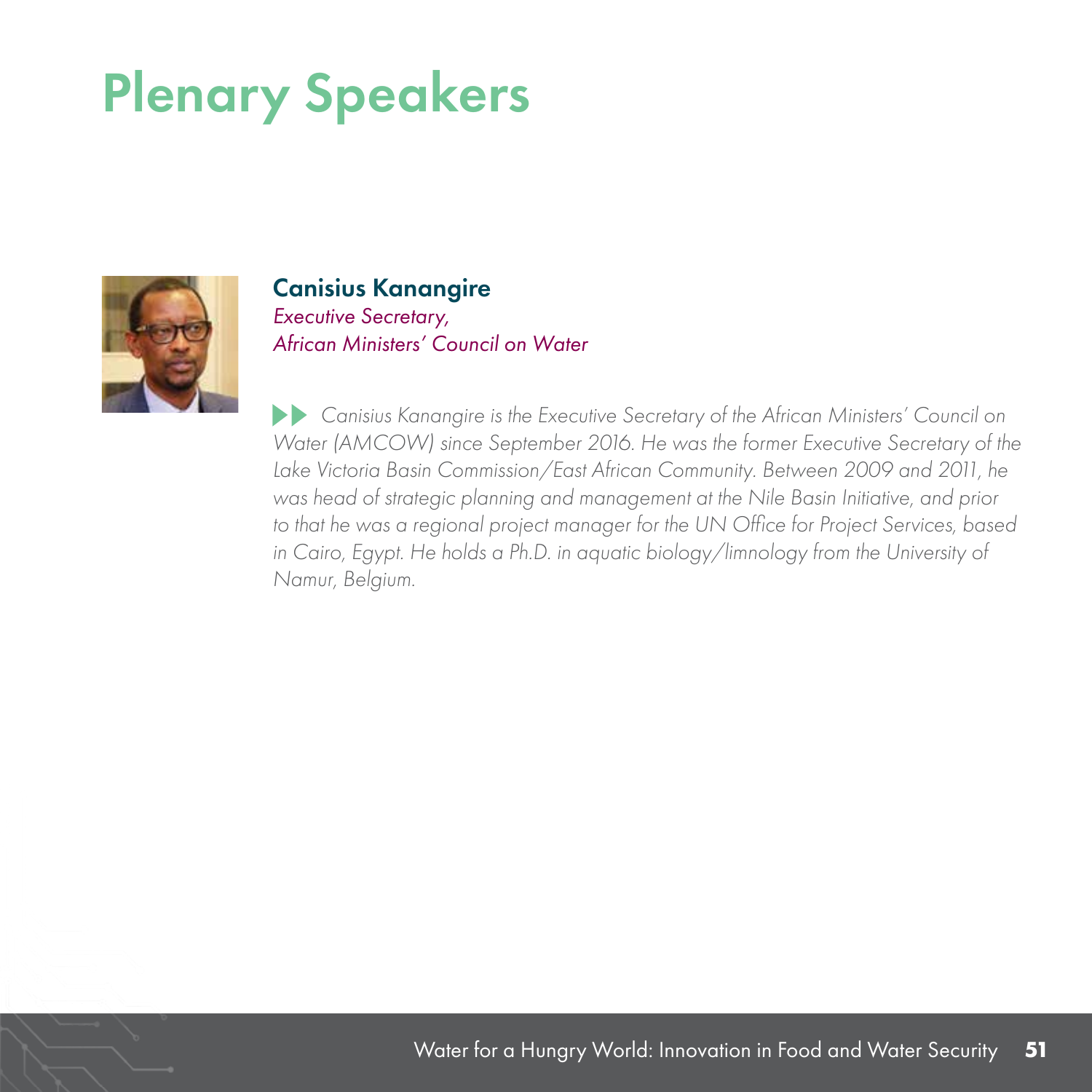

#### Peter G. McCornick

*Executive Director, Daugherty Water for Food Global Institute @petermccornick*

*Peter G. McCornick joined the Daugherty Water for Food Global Institute (DWFI) as executive director in August 2016 after previously serving as deputy director general of research at the International Water Management Institute, one of the world's foremost institutions dedicated to improving management of water and land resources to ensure food security and reduce poverty. McCornick leads DWFI's strategic direction, building its relationships and collaborations with partners both in Nebraska and in other regions of the world.*

*McCornick has dedicated his career to improving the understanding of sustainable water resources management. He has led research and development programs on water, agriculture and the environment in Africa, Asia, the Middle East and the U.S. His interest areas include water and food security, the water-food-energy nexus, water reuse, irrigation management, and water and climate adaptation.*

*McCornick earned his doctorate in agricultural engineering from Colorado State University, is a licensed professional civil engineer in the State of Colorado, a member of the American Academy of Water Resources Engineers and a senior fellow at Duke University's Nicholas Institute for Environmental Policy Solutions.*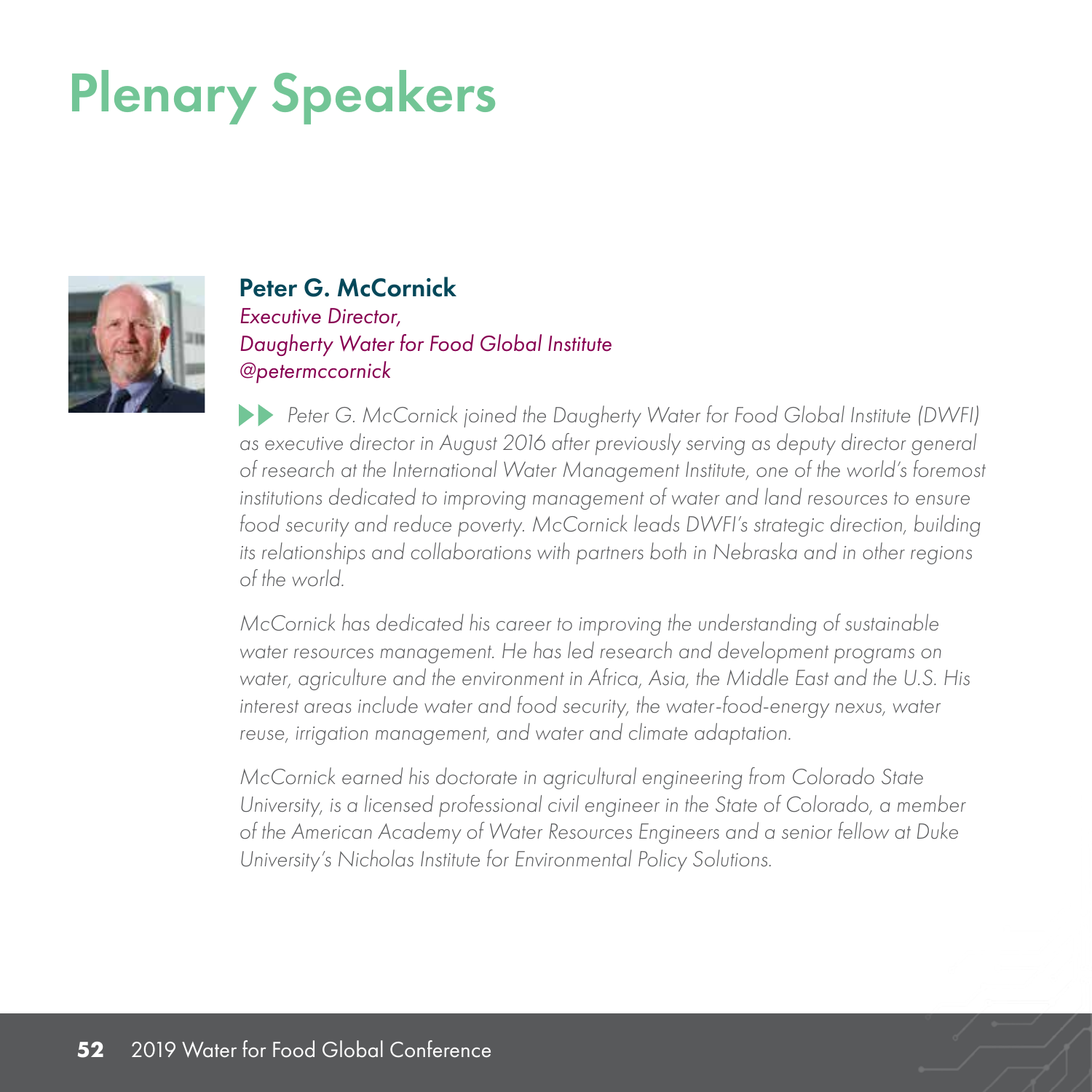

#### Sally Rockey *Executive Director, Foundation for Food and Agriculture Research*

 *Sally Rockey became the inaugural Executive Director of the Foundation for Food and Agriculture Research (FFAR) in September 2015. Prior to this role, Dr. Rockey was a leader in Federal research, overseeing the operations of the extramural programs in both agriculture and biomedicine. She spent 19 years with the U.S. Department of Agriculture where she held a number of positions within the Cooperative State Research, Education, and Extension Service. Very early in her career she became the head of the competitive grants program, overseeing the extramural grants process and portfolio. In her last*  few years with USDA she was the Chief Information Officer, applying her breadth of *government knowledge to IT. From there she moved to and spent 11 years with the National Institutes of Health. As Deputy Director for Extramural Research, Dr. Rockey oversaw the operations of the largest Federal extramural research program and led groundbreaking initiatives and activities that have and will have a lasting positive impact on the research community.*

*Dr. Rockey received her Ph.D. in Entomology from the Ohio State University and did postgraduate work at University of Wisconsin prior to joining the government. She has devoted her career to improving people's lives through research and will continue her mission by seeing FFAR become an essential component of the scientific enterprise.*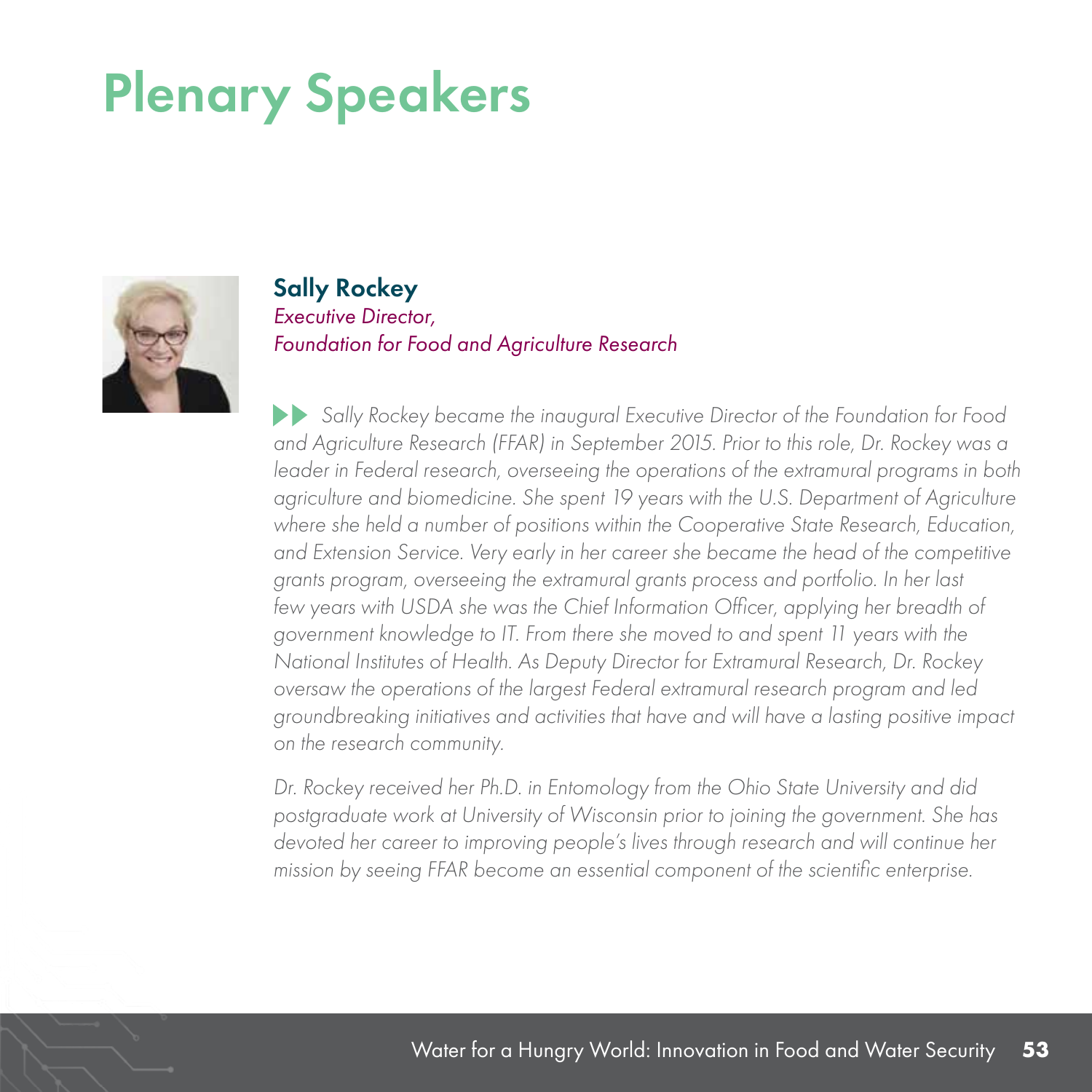

Mark Rosegrant *Research Fellow Emeritus, International Food Policy Research Institute*

 *Mark W. Rosegrant is Research Fellow Emeritus, International Food Policy Research Institute. With a Ph.D. in Public Policy from the University of Michigan, he has extensive experience in research and policy analysis in agriculture and economic development and the future of world food security, with an emphasis on water resources and other critical natural resource and agricultural policy issues as they impact food security, rural livelihoods and environmental sustainability. He is the author or editor of 15 books and over 100 refereed papers in agricultural economics, water resources and food policy analysis. Rosegrant has won numerous awards, and is a Fellow of the American Association for the Advancement of Science; and a Fellow of the Agricultural and Applied Economics Association.*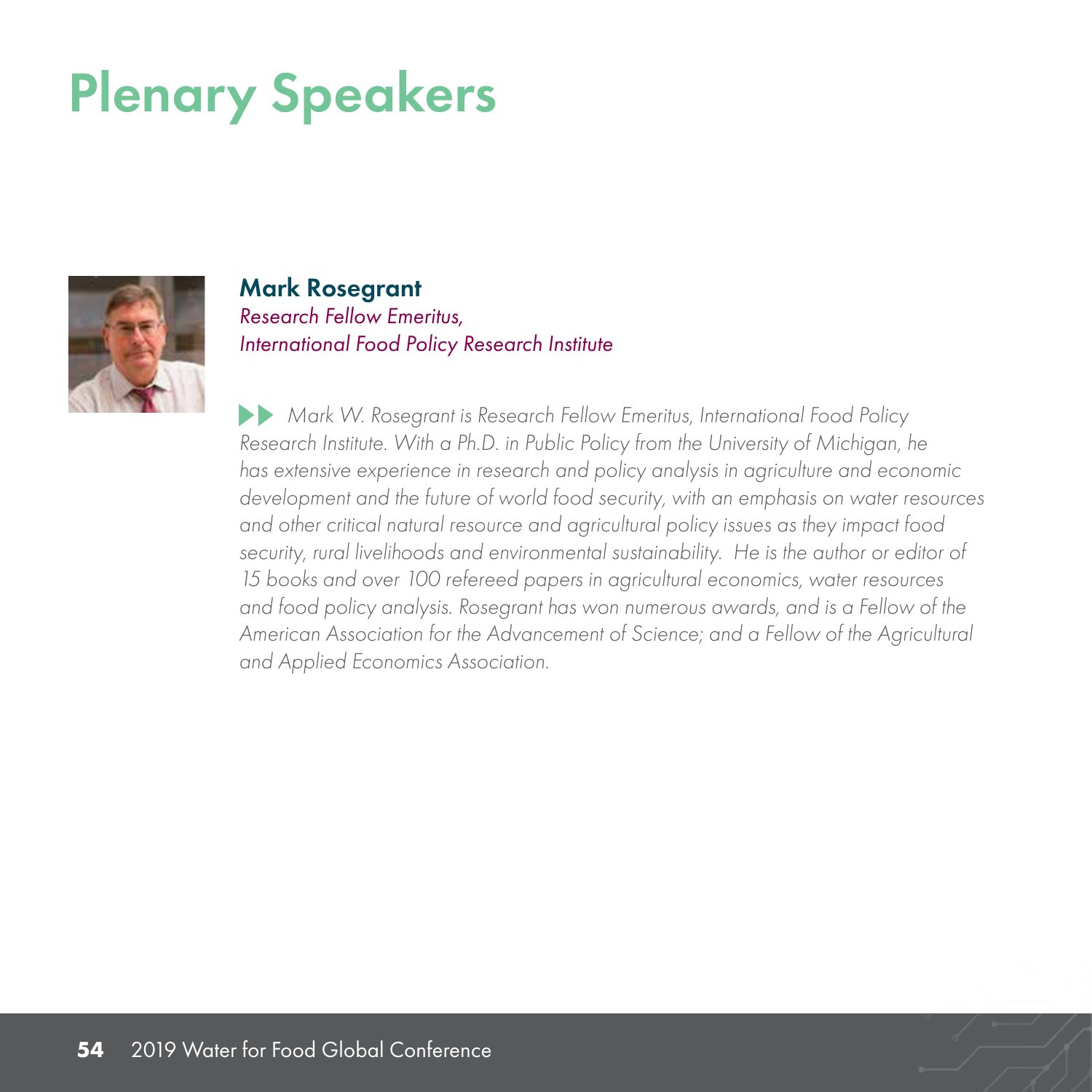

Jennifer Sara *Senior Director, Water Global Practice, World Bank Group*

 *Jennifer Sara is the Senior Director for the World Bank Group's Water Global Practice.* Sara has 30 years of experience working on global water issues in the *World Bank, with previous assignments including as Sector Manager for Sustainable Development based in Hanoi, Vietnam; Sector Leader in Brasilia; Lead Specialist covering Latin America & the Caribbean, Senior Specialist in Africa; as well as working*  for the Water and Sanitation Program in Bolivia. In her current assignment, Sara is a *core member of the GP's senior management team, which drives the policy direction of the GP, oversees a portfolio of \$25 billion in water-related investments, analytical work, multi-donor trust funds and global partnerships. She holds an MSc in Environmental Management from the University of London, Wye College, and a BSc in Environmental Engineering from Brown University.*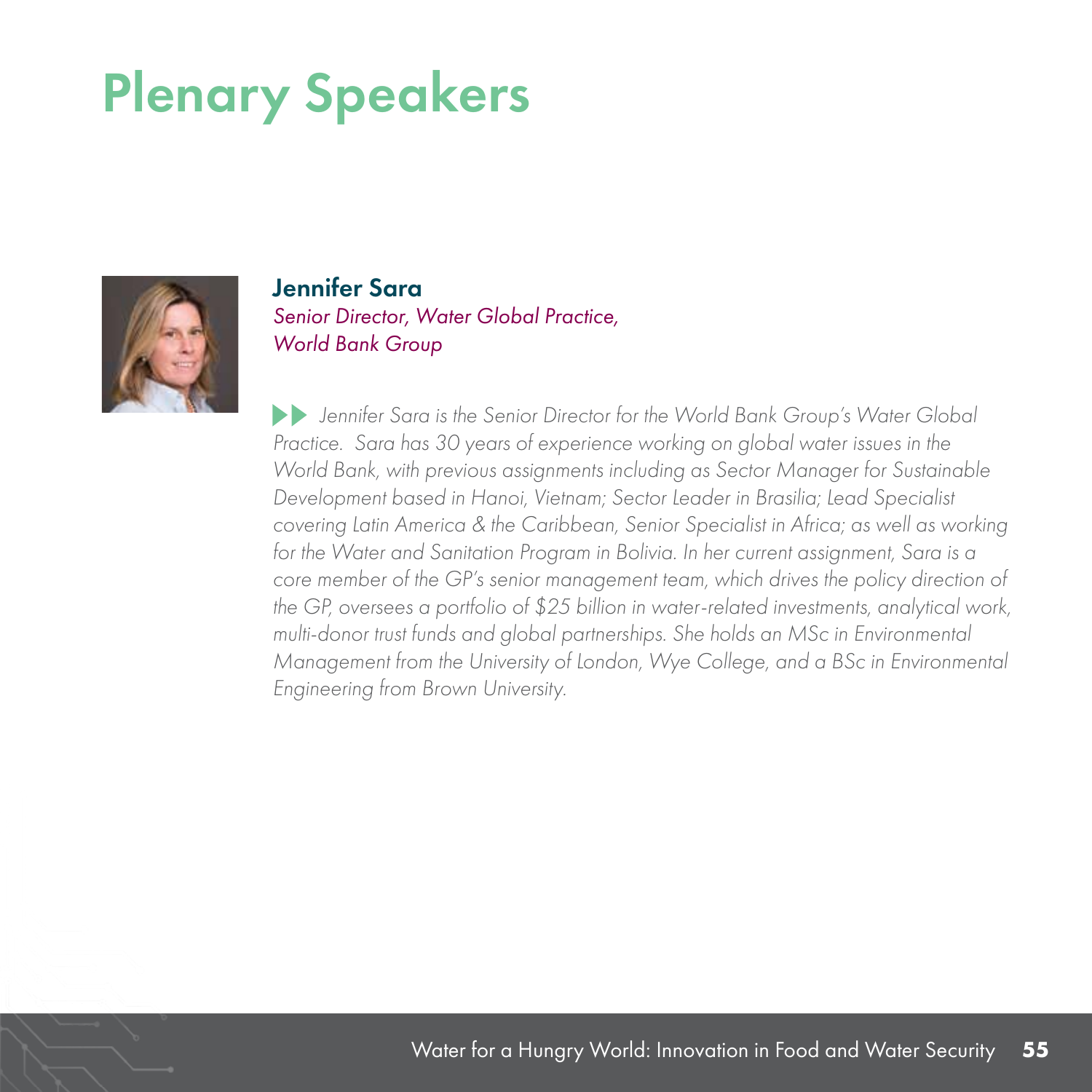#### CONFERENCE SPEAKERS

Tala Awada, Daugherty Water for Food Global Institute Faculty Fellow; Associate Dean, School of Natural Resources, University of Nebraska–Lincoln

Mavuto Banda, Double Master's Degree Graduate, University of Nebraska–Lincoln and IHE Delft Institute for Water Education (The Netherlands)

Jennie Barron, Professor of Water Management in Agricultural Landscapes Swedish University of Agricultural Sciences (SLU)

**Jesse Bell**, Daugherty Water for Food Global Institute Faculty Fellow; Claire M. Hubbard Professor of Health and Environment, University of Nebraska Medical Center

Rob Bertram, Chief Scientist, Bureau for Food Decurit, United States Agency for International Development

Hannah Birgé, Water & Agriculture Program Manager, The Nature Conservancy in Nebraska

Lacey Bodnar, Research Project Manager, Daugherty Water for Food Global Institute

**Mike Boehm**, Vice President and Vice Chancellor of Agriculture and Natural Resources, University of Nebraska

**George Burba**, Daugherty Water for Food Global Institute Global Fellow; Science & Strategy Fellow, LI-COR Biosciences

Kalechi Chibuikem, Community and Regional Planning Master's Graduate, University of Nebraska–Lincoln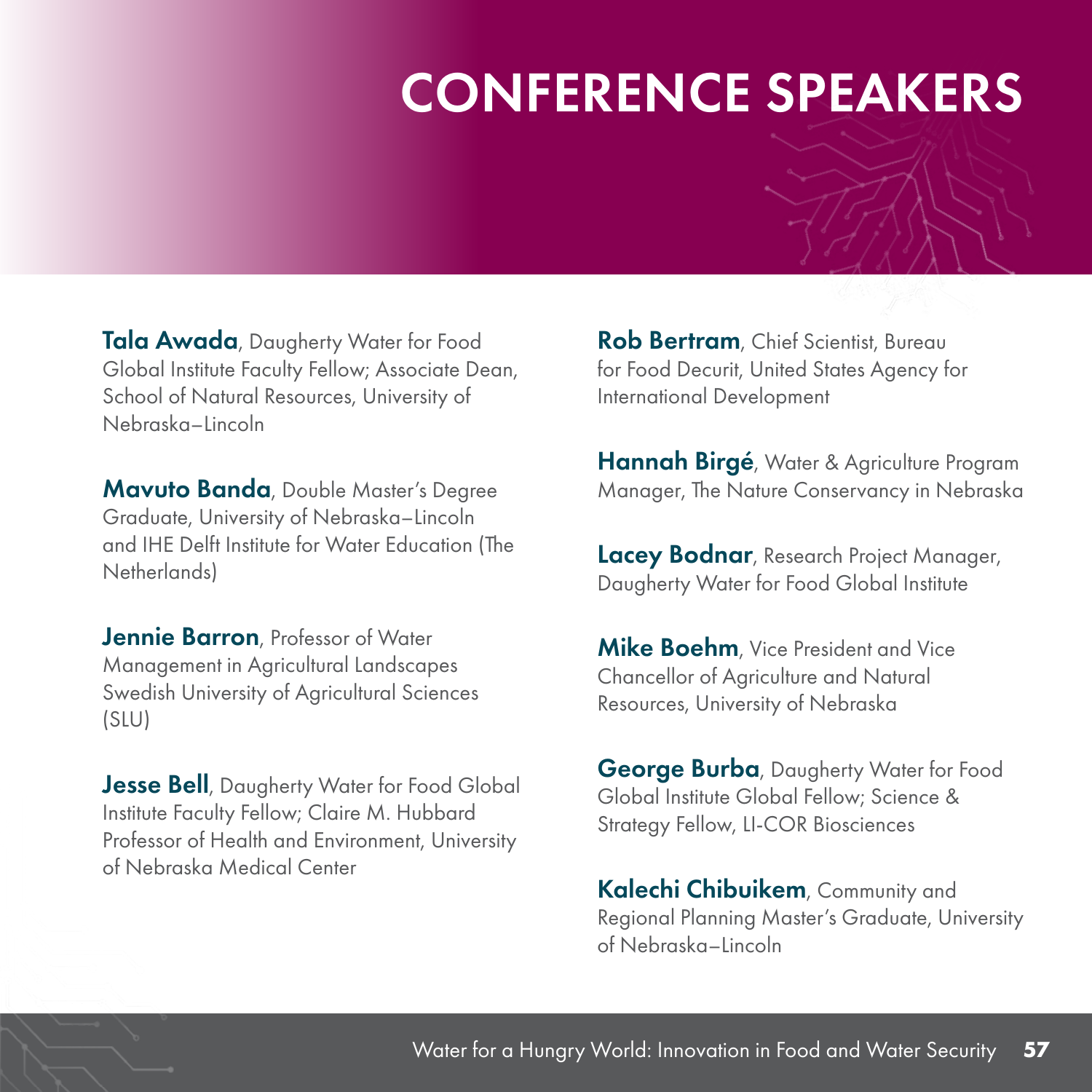Graham Christensen, President, GC Resolve, LLC

**Archie Clutter**, Dean of the Agricultural Research Division; Director of the Agricultural Experiment Station (IANR), University of Nebraska

**Ariana Constant**, Director of Programs, Clinton Development Initiative, Clinton Foundation

Selamawit Damtew Amare, World Bank, Africa Fellow

Sruti Das Choudhury, Image Analysis Specialist, School of Natural Resources, University of Nebraska–Lincoln

**Samuel Dotun, Co-Founder, Volta Irrigation** 

Mark Edge, Director of Collaborations for Developing Countries, Bayer

**Dean Eisenhauer**, Daugherty Water for Food Global Institute Faculty Fellow; Professor Emeritus, University of Nebraska–Lincoln; Coordinator, IHE-Delft Partnership

Regassa Ensermu Namara, Senior Water Economist, World Bank Water Global **Practice** 

Galen Erickson, Daugherty Water for Food Global Institute Faculty Fellow; Nebraska Cattle Industry Professor of Animal Science, University of Nebraska–Lincoln

**Richard Ferguson**, Daugherty Water for Food Global Institute Faculty Fellow; Vice Chancellor, Rwanda Institute for Conservation **Agriculture** 

#### Congressman Jeff Fortenberry, R-NE District 1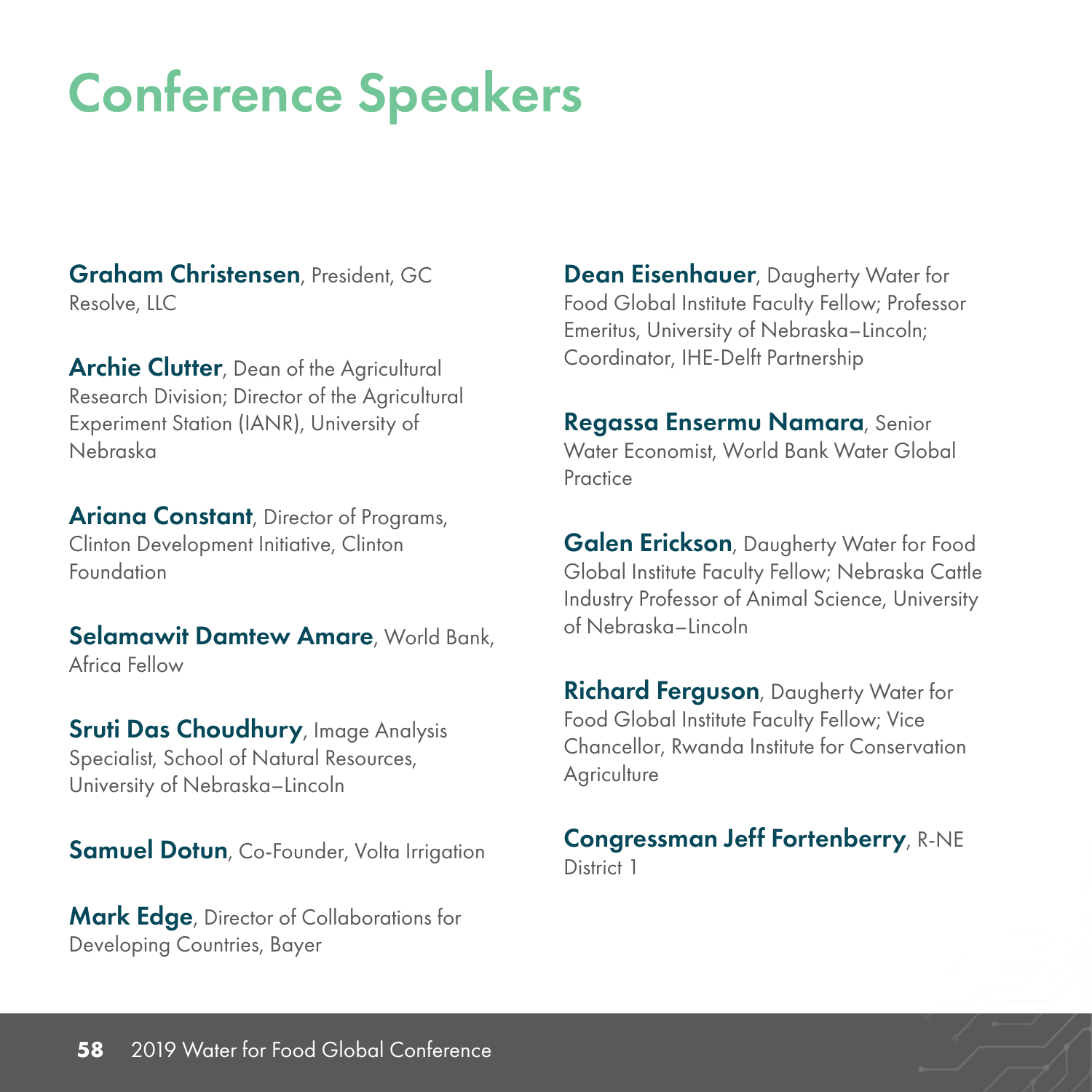John Gamon, Daugherty Water for Food Global Institute Faculty Fellow; Quantitative Remote Sensing Scientist, University of Nebraska–Lincoln

**Dustin Garrick**, Associate Professor, School of Geography and the Environment, Oxford University

**John Gates**, Daugherty Water for Food Global Institute Global Fellow; Chief Scientist, **CropMetrics** 

Yufeng Ge, Daugherty Water for Food Global Institute Faculty Fellow; Assistant Professor, Biological Systems Engineering, University of Nebraska–Lincoln

Leonardo Góes Silva, Secretary of Water Infrastructure and Sanitatio, State of Bahia, Brazil

**Ronnie Green**, Chancellor, University of Nebraska–Lincoln

**Shivam Gupta**, Assistant Professor, Department of Supply Chain Management and Analytics, University of Nebraska–Lincoln

Jay Ham, Professor, Environmental Physics and Micrometeorology, Colorado State University

Deborah Hamlin, CEO, Irrigation Association

**Traci Hancock**, Director, Maverick Innovations, University of Nebraska at Omaha

**Montaha Hassan**, Associate Operations Officer, International Finance Corporation, World Bank Group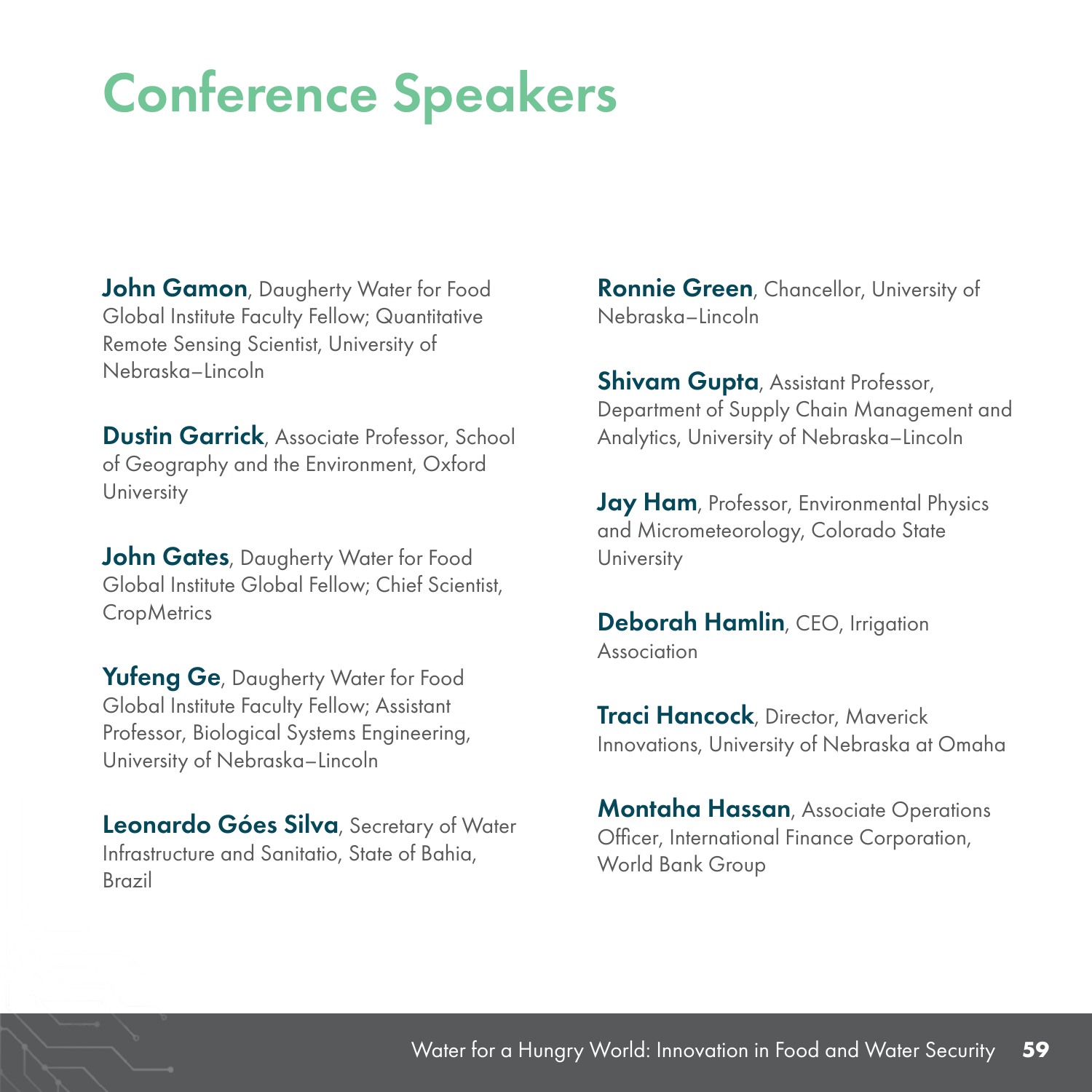**Michael Hayes, Daugherty Water for Food** Global Institute Faculty Fellow; Professor, School of Natural Resources, University of Nebraska– Lincoln

**Matthew Helmers**, Director, Iowa Nutrient Research Center; Dean's Professor, College of Agriculture and Life Sciences, Iowa State **University** 

Ramsay Huntley, Vice President and Clean Technology and Innovation Philanthropy Program Officer, Wells Fargo

**Tom Iseman, Director of Water Scarcity and** Markets Strategy, The Nature Conservancy, Global Program

Neil Johnson, President and CEO, SmallData Tech

**Canisius Kanangire, Executive Secretary** African Ministers' Council on Water

John Kastl, Sr. Director, Innovation and Intellectual Property, Valley Irrigation

**Martha Kauffman**, Managing Director, Northern Great Plains, World Wildlife Fund

**Ravinder Kaur**, Principal Scientist & Former Project Director, Water Technology Center; Director, Indian Agricultural Research Institute

Ayse Kilic, Daugherty Water for Food Global Institute Faculty Fellow; Professor and Remote Sensing Expert, School of Natural Resources, University of Nebraska–Lincoln

**Oren Kind**, Chief Commercial Officer and U.S. General Manager, Phytech

Valeriy Kovalskyy, Lead Remote Sensing Scientist, Geospatial Team of The Climate Corporation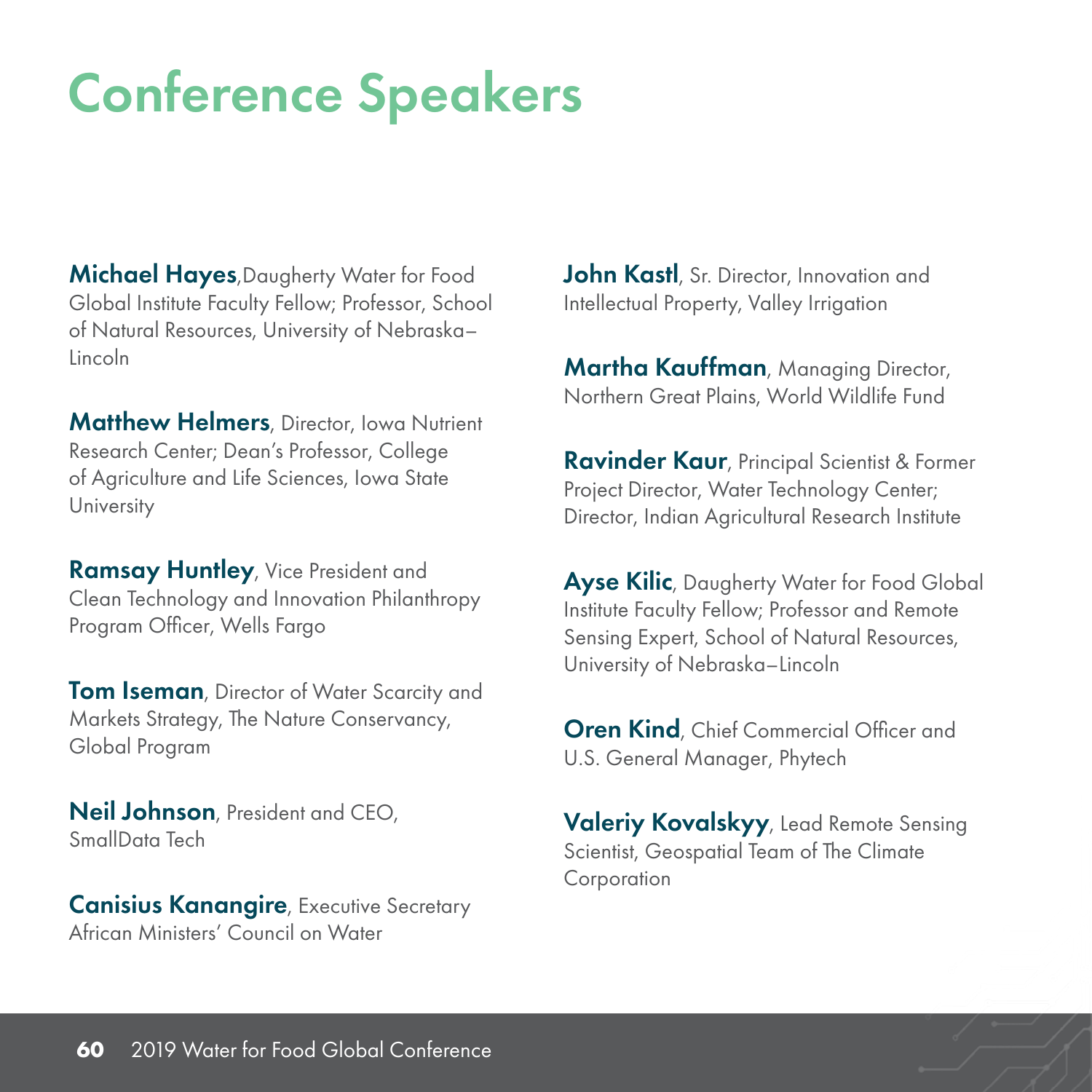**Brian Krienke**, Assistant Extension Educator, University of Nebraska–Lincoln

Charles Kwarteng, CEO & Co-Founder, Volta Irrigation

**Bruce Lankford**, Professor of Water and Irrigation Policy, University of East Anglia, United Kingdom

**Cathie Lavis, Professor & Extension** Specialist, Landscape Management, Kansas State University

Azariah Lawal, Graduate Student, School of Natural Resources, University of Nebraska– Lincoln

Wei Liao, Associate Professor and Director, Anaerobic Digestion Research Education Center, Department of Biosystems & Agricultural Engineering, Michigan State University

**Martha Mamo**, Daugherty Water for Food Global Institute Faculty Fellow; Department Head, John E. Weaver Professor of Agronomy and Horticulture, University of Nebraska– Lincoln

**Landon Marston**, Assistant Professor, Kansas State University

Eduardo Martins, President, Research Institute for Meteorology and Water Resources FUNCEME, Brazil

Albert Maurin, Sales & Tactical Marketing Manager, FieldNET, Lindsay Corporation

Peter McCornick, Executive Director, Daugherty Water for Food Global Institute

Rachael McDonnell, Daugherty Water for Food Global Institute Global Fellow; Principal Researcher, International Water Management Institute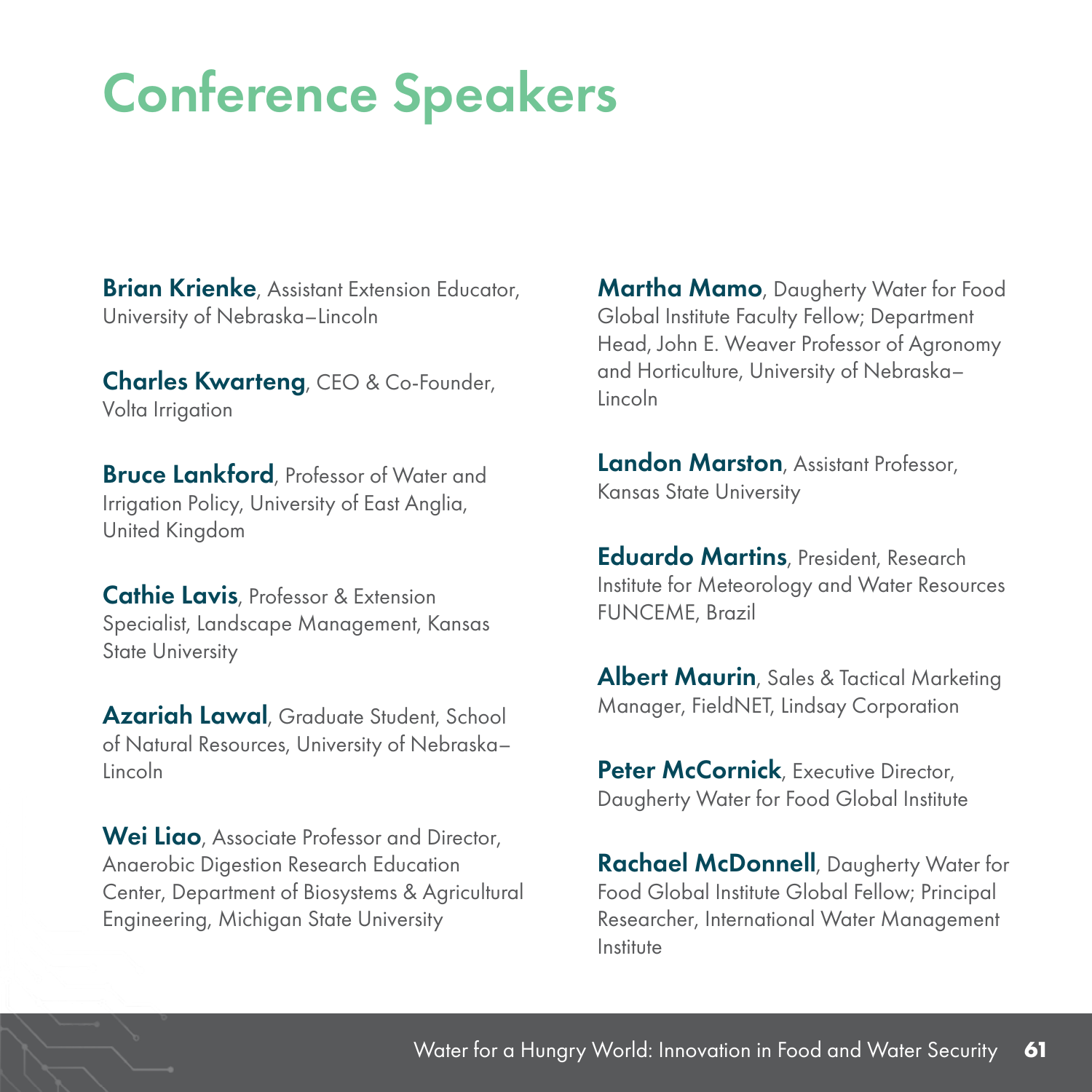Mesfin Mekonnen, Postdoctoral Research Associate, Daugherty Water for Food Global Institute

Yulie Meneses, Water for Food Processing Specialist, Daugherty Water for Food Global Institute; Research Assistant Professor, Food Science and Technology Department, University of Nebraska–Lincoln

**Jacob Monti**, Mechanical Engineering, Alum, University of Nebraska–Lincoln

**Grace Mukarasagara**, Policy Consultant, Daugherty Water for Food Global Institute

Christopher Neale, Director of Research, Daugherty Water for Food Global Institute

Steve Nelson, President, Nebraska Farm Bureau

Fabien Ngoga, Rwanda Project Coordinator and Country Representative, European Cooperative for Rural Development

Aric Olson, President, Jain Irrigation, USA

**J. Kalu Osiri**, Daugherty Water for Food Global Institute Faculty Fellow; Director of International Business, Associate Professor of Practice, Management, College of Business, University of Nebraska–Lincoln

Chittaranjan Ray, Director, Nebraska Water Center

**Martha Rhoades**, Research Manager, Xenobiotics Laboratory, University of Nebraska–Lincoln

Claudia Ringler, Deputy Director of Environment and Production Technology Division, International Food Policy Research Institute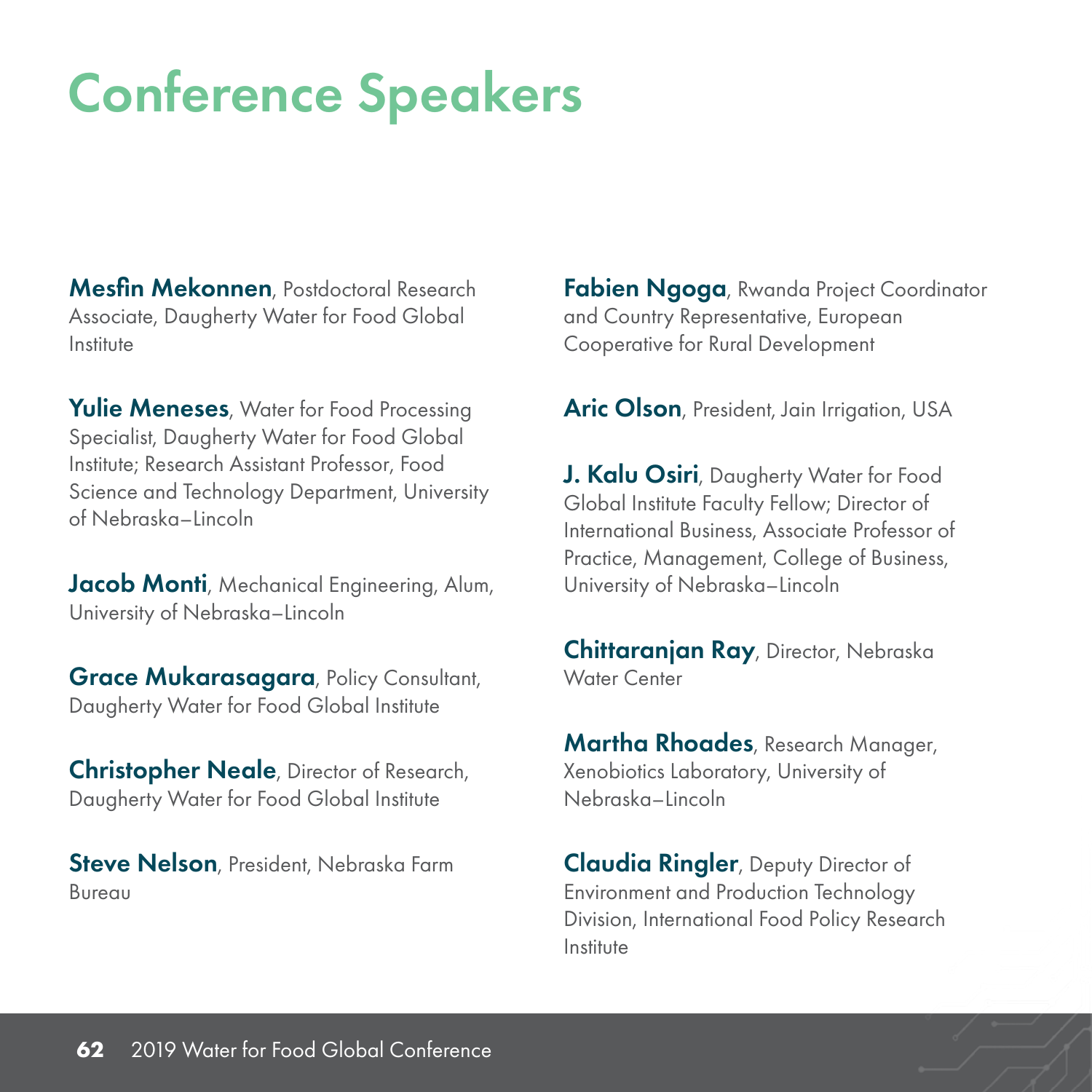**Sally Rockey**, Executive Director, Foundation for Food and Agriculture Research

Mark Rosegrant, Research Fellow Emeritus, International Food Policy Research Institute

**S. Sajeesh**, Assistant Professor, Marketing, College of Business, University of Nebraska– Lincoln

Jennifer Sara, Senior Director, Water Global Practice, World Bank Group

Petra Schmitter, Senior Researcher, International Water Management Institute

**Mik Schulte**, Coordinator for Water in Agriculture Solutions, World Bank

Kurt Schwabe, Professor of Environmental Economics and Policy, University of California Riverside

**Bahman Sheikh**, Independent Water Reuse **Consultant** 

William Shyaka Bakunda, Entreprenuer and Farmer, Rwanda

**Vishal Singh, CEO and Founder,** QuantifiedAg

Jerry Stahr, Farmer, Nebraska

**Pasquale Steduto**, Daugherty Water for Food Global Institute International Advisory Panelist; Regional Strategic Programme Coordinator, Food and Agriculture Organization of the United Nations

Mark Svoboda, Daugherty Water for Food Global Institute Faculty Fellow; Director, Associate Research Professor, National Drought Mitigation Center, University of Nebraska– Lincoln